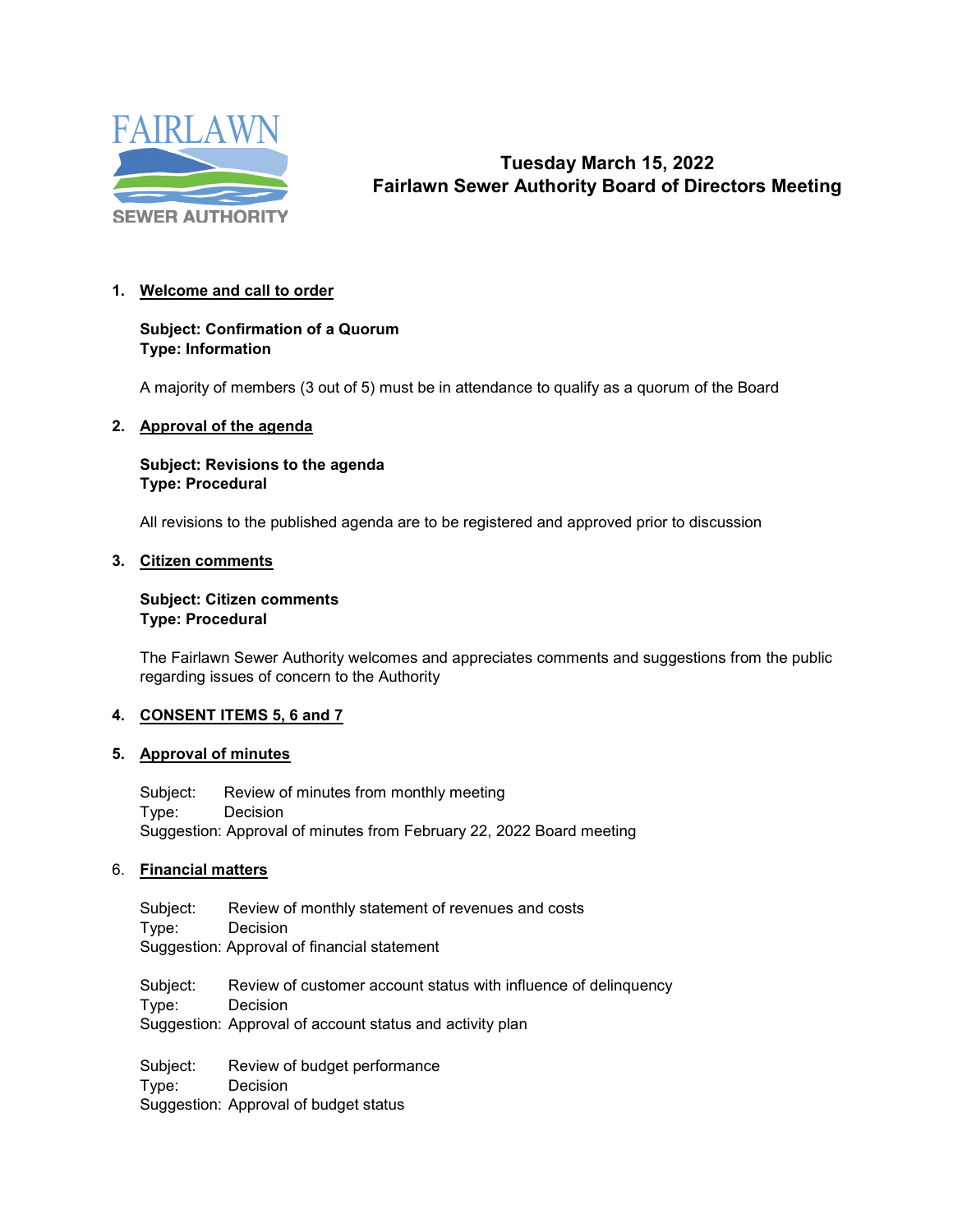#### **7. Informational items**

Subject: PSA work hours Topic: Information Statistics are not available at the time of distribution

Subject: Addition of Mr. Adam P. Hall to the FSA Board Topic: Information

Subject: DEQ notification of overflow on Oxford Avenue Topic: Information

Subject: Delegation log Topic: Information

#### **8. Action items new business**

Subject: Current activity re: Sweeney Topic: Discussion and decision Suggestion:Decision

#### **9. Action items old business**

Subject: Define project approach and priority – Fairlawn Avenue and Rt. 114 Topic: Discussion and decision Suggestion:Decision

Subject: Review contractor names and contact information from board members Topic: Discussion and decision Suggestion:Decision

Subject: Review resolution pertaining to public hearing and advertisement Topic: Discussion and decision Suggestion:Decision

Subject: Confirm May meeting plans Topic: Discussion and decision Suggestion:Decision

Subject: Review PCB activity plans Topic: Discussion and decision Suggestion:Confirmation

Subject: Review preliminary quotations for invoice mailings Topic: Discussion Suggestion:No decision at this time

#### **10. Attorney's comments**